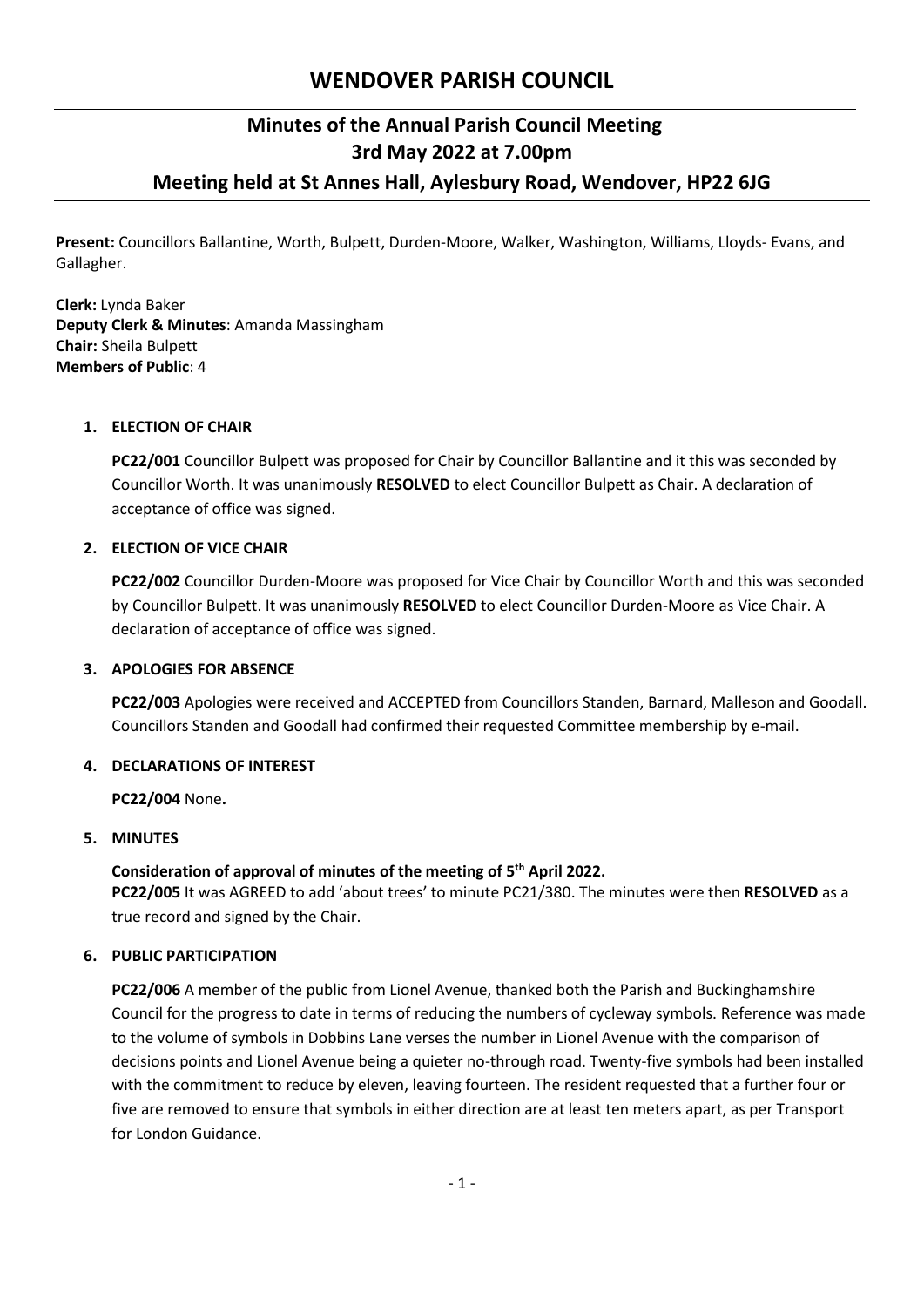**P22/007** A member of the public corrected a statement he made at the 5<sup>th</sup> April meeting about the Bus Service Improvement Plan, he confirmed that central government have not made a decision hence no funds had been sent to Buckinghamshire Council which has prevented them from planning improvements. He also referred to the petition handed to the Council at the April meeting regarding the Parking Consultation and Vinetrees. He aired his disappointment that the petition had not been acknowledged, he accepted that he had received a response from Councillor Bulpett but as he had not signed the petition himself, he did not feel it appropriate that he was expected to update the residents of Vinetrees. It was noted that item 11 on the agenda included correspondence about Library staff structure changes and that the agenda referred to the issue not requiring a response. The resident highlighted the fantastic work carried out at the library by both paid staff and volunteers. It was noted by the Clerk that the correspondence had been received from the Friends of Wendover Library and the detail sent did not offer any consultation with the Parish Council, users, or residents. It was AGREED that the office would contact Head of Library Services and challenge the need to consult.

**P22/008** In response to Library changes a second resident reconfirmed the positive work done by the volunteers. A third resident reported that some years ago there was a missed opportunity to run the library by the Community. Reference was made to an old contract that set the rules in terms of staff requirements and that when the asset was taken over by Buckinghamshire Council there was a caveat confirming the required staffing levels set by the Lord of the Manor.

## **7. REPORTS FROM DISTRICT AND COUNTY COUNCILLORS**

**PC22/009** Councillor Bowles acknowledged the comments made about the Lionel Avenue symbols and the changes to the staffing structure at the library and confirmed he would raise them with the appropriate parties. The Parish Charter was hoped to be adopted in June following recommendations made by an independent consultant. The helping hand initiative continues assisting families over Easter with food vouchers and welcoming families from Ukraine. CCTV is currently under review as the legacy councils all have different systems. In terms of new requests for CCTV, Buckinghamshire Council would pay for camera and installation and the Parish Council would be responsible for the ongoing maintenance. The Community Board meetings are being re-launched with streamlined management and improvements with the funding request processes. A new project has started to improve services for Veterans, including working with housing associations and the Oasis Partnership. Monthly meetings continue with the Local Area Technician. Praise and thanks were given for the Annual Parish Meeting that took place on 28<sup>th</sup> April. Councillor Bulpett reported that she had previously raised issues with the Area Technician concerning the roundabouts at Wharf Rd and Halton Lane, she also requested the need to have CCTV at the Haddington Close playpark. It was AGREED to communicate these issues to Councillor Bowles by e-mail the following day.

#### **8. COMMITTEES AND WORKING GROUPS**

- **(i) To agree membership of each Committee. PC22/010** Committee membership was **RESOLVED** as follows:
	- **Finance Committee** Councillors Stephen Worth, Julie Williams, Jo Durden-Moore, Clive Gallagher, Rob Goodall, and Sheila Bulpett (ex-officio).
	- **Staffing Committee** Councillors Jo Durden-Moore, Jennifer Ballantine, Julie Williams, Stephen Worth, Diane Washington, and Sheila Bulpett (ex-officio).
	- **Amenities Committee** Councillors Mark Standen, Stephen Worth, Jennifer Ballantine, Julie Williams, Diane Washington, Sam Walker, Julie Lloyd-Evans and Sheila Bulpett (ex-officio).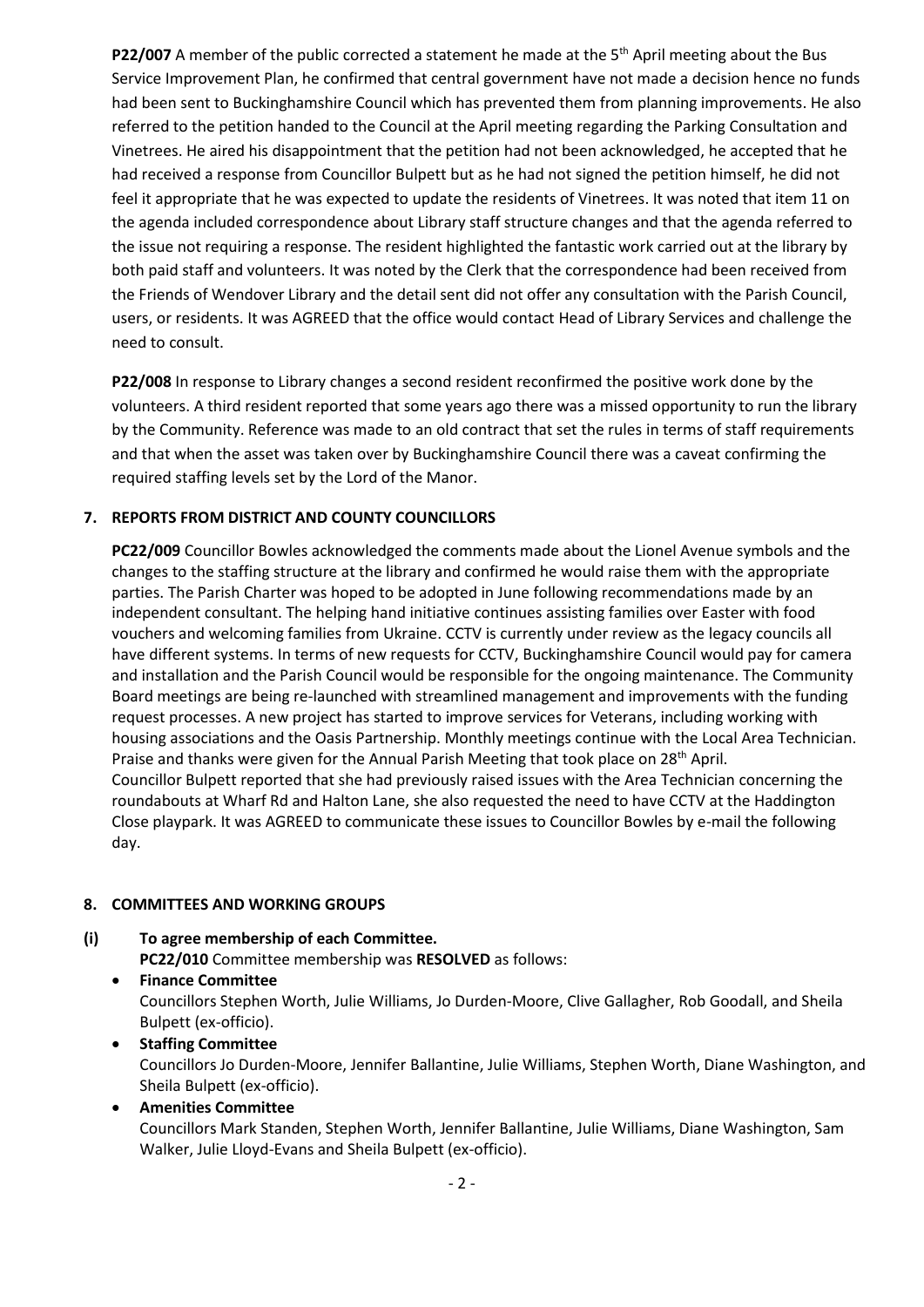- **Planning Committee** Councillors Stephen Worth, Jennifer Ballantine, Mark Standen, Diane Washington, Sam Walker and Sheila Bulpett (ex-officio).
- **Complaints Committee** Councillors Robert Goodall, Diane Washington, Jennifer Ballantine, Ruth Malleson, Mark Standen.
- **Grants Sub-Committee** It was NOTED that the Council had recently agreed to open the membership of the committee to the full Council. Owing to the limited timeframe of when the meeting takes place in early February, it was **RESOLVED** to agree the membership at the January 2023 Parish Council meeting.

## **(ii) To agree membership of each Working Group**

 **PC22/011** Working Group membership was **RESOLVED** as follows: HS2 Working Group - Councillors Sheila Bulpett, Sam Walker and Julie Lloyd-Evans Open Spaces Working Group - Councillors Mark Standen, Stephen Worth and Sheila Bulpett Speed & Noise Working Group – Councillors Sam Walker and Jo Durden-Moore Five Year Working Plan – Councillors Jo Durden-Moore, Rob Goodall, Julie Lloyd-Evans.

## **(iii) To agree terms of reference for each of the Council's Committees in 2022/2023**

**PC22/012** It was **RESOLVED** to accept the Terms of Reference for the Planning, Amenities, Staffing, Finance, Grants Sub-Committee and Complaints Committees with the changes agreed at the last meeting of each committee in 2021/22.

## **9. OUTSIDE BODIES**

## **(i) To receive reports from outside bodies.**

**PC22/013** Councillor Durden-Moore had recently attended at BALC Liaison meeting, her report was NOTED. Councillor Bulpett reported that she had attended a recent Lionel Abel Smith Trust meeting and £48k of grant awards were made. Councillor Worth reported that he has attended a Library Management Committee meeting, he believed the cluster manager outlined in the staff changes would be based at Wendover, and it was hoped that the extension works would be completed by July 2023.

**(i) To agree WPC representatives on other organisations' Committees, Panels or Liaison Groups. PC22/014** Membership to outside bodies for 2022/23 was **RESOLVED** as follows: **RAF Halton Stakeholders –** Councillor Stephen Worth **BC Community Board –** Councillors Stephen Worth and Jo Durden-Moore **BC/BMKLAC Parish Liaison Meeting -** Councillors Jo Durden-Moore and Sheila Bulpett **Lionel Abel Smith Trust –** Councillor Sheila Bulpett **Wendover Action Group (Community Car) –** Councillor Julie Williams **Wendover Arm Trust –** Councillor Sheila Bulpett **Wendover Churchyard Care Committee** – Councillor Diane Washington **Wendover Community Library Management Committee –** Councillors Stephen Worth and Sheila Bulpett **Wendover Memorial Hall –** Councillors Jennifer Ballantine and Stephen Worth **Wendover HS2 Mitigation Group -** Councillors Julie Lloyd-Evans and Sheila Bulpett **Climate Action Wendover –** Julie Lloyd-Evans

#### **10. REVIEW OF SUBSCRIPTIONS AND MEMBERSHIPS**

**PC22/015** All subscriptions and memberships were **RESOLVED** as follows:

| <b>Subscription/Membership</b> | <b>Estimated Costs 2022/23</b> |
|--------------------------------|--------------------------------|
| BALC NALC                      | £1331.58                       |
| Local Council Update           | £75.00                         |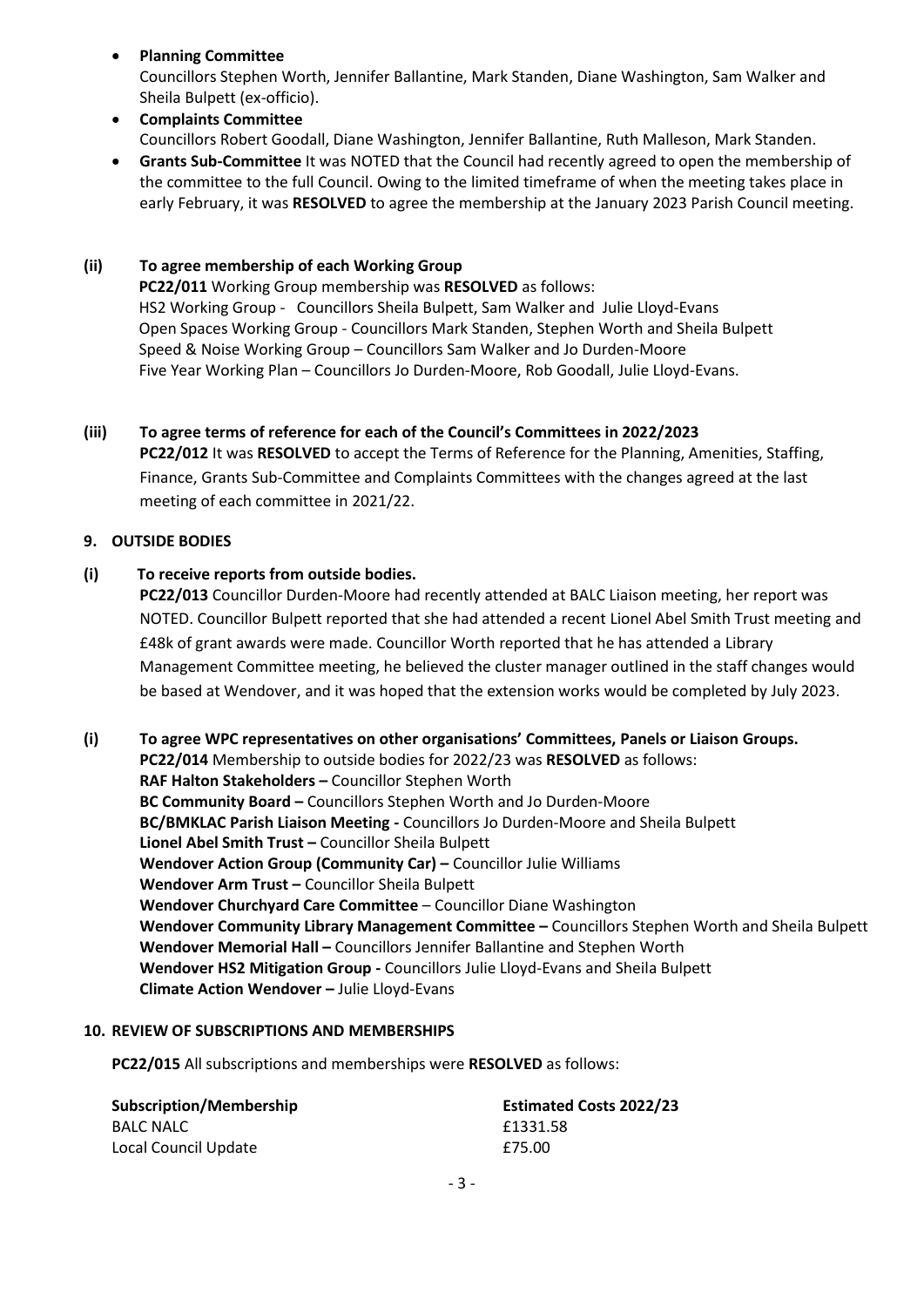| <b>Chiltern Society</b>           | £30.00  |
|-----------------------------------|---------|
| <b>Wendover Arm Trust</b>         | £25.00  |
| <b>Open Spaces Society</b>        | £45.00  |
| <b>SLCC Clerks Membership</b>     | £294.00 |
| Friends of Ridgeway               | £15.00  |
| <b>Community Impact Bucks</b>     | Free    |
| Campaign to Protect Rural England | £36.00  |
| Parish Online                     | £180.00 |
| Plantlife                         | £39.00  |

## 11. **CORRESPONDENCE**

**PC22/016** The New Buckinghamshire Council Gambling Policy was NOTED.

**PC22/017** The Invitation to the Aylesbury Town Council Annual Mayor Making was NOTED, Councillor Bulpett confirmed she was available to attend.

**PC22/018** The Proposed Changes to Library Service staffing structures from the Friends of Wendover Library was NOTED. Further information was noted during public participation.

PC22/019 The correspondence from a resident regarding the 5<sup>th</sup> April Draft Minutes, item 15.a.iii was NOTED. The changes were made.

**PC22/020** The correspondence from a resident about the Wendover Parking Survey (Minutes) was NOTED. It was AGREED by all Councillors that no commitment was made to fund any further changes, until the statutory consultation results were known. It was NOTED that the correspondence was not included on the agenda, but all Councillors had received a copy via e-mail.

**PC22/021** The correspondence from a resident about Standing Grants and the response from the office was NOTED. The Clerk would be sending further information about recommendations for a review shortly. **PC22/022** The correspondence from a resident about the Wendover Parking Survey (PID) was NOTED. The Clerk explained that a response would be sent from the office and that the PID referred to was a Buckinghamshire Council PID not a Parish Council PID/PSR.

**PC22/023** The correspondence from a resident about the Helicopter Park Reinstatement and the response from the office was NOTED. Councillor Gallagher recommended that the timelines for all aspects are captured in the project status report.

## **12. CLERKS REPORT**

**PC22/024** The Clerks Report was NOTED. The Clerk highlighted the 'Have your Say' event at Wendover Library on  $10^{th}$  May and reported that a request had been submitted for a member of the Parking Consultation team to attend.

#### **13. FINANCE COMMITTEE**

# **(i) To note the year end March 2022 I&E, EMR and balance sheet**

 **PC22/025** The reports were NOTED. The Clerk reported that a wider selection of reports for the year end and April will be included on the May Finance Committee agenda.

- **(ii) To consider the list of payments and sign cheques PC22/026** It was **RESOLVED** to accept the list of payments; the invoices were duly signed. BACS payments would be made the next working day.
- **(iii) To consider continuing with direct debit payments and payments of salaries by fax order.**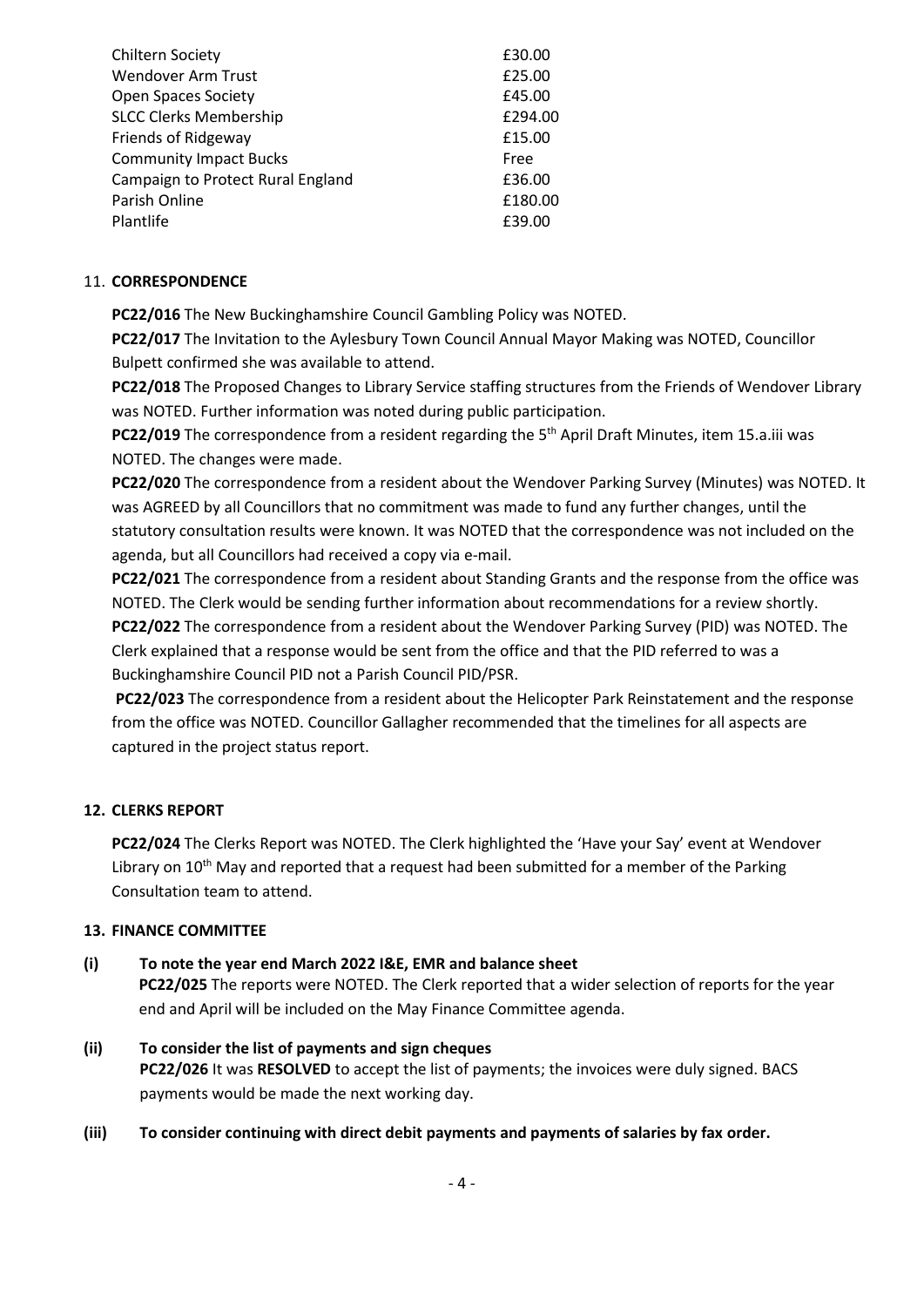**PC22/027** It was **RESOLVED** to continue with the current direct debit payments and payments of salaries by fax order.

#### **14. PLANNING COMMITTEE**

**To note draft minutes of the meetings of 5 th and 19th April 2022. PC22/028** The draft minutes were NOTED.

#### **15. AMENITIES COMMITTEE**

**To note the draft minutes of the meeting of 19th April 2022. P22/029** The draft minutes were NOTED.

#### **16. OTHER MATTERS**

#### **(a) HS2**

#### **To receive an update on any matters relating to HS2 & the HS2 Working Group.**

**PC22/030** The update to confirm the CCTV Camera on South Street had been removed on 24<sup>th</sup> April 2022 was NOTED. Councillor Bulpett reported that a response from Clive Maxwell, Director General HS2 had been received and distributed to all Councillors. 'No HS2 Lorries' signage was now in place on London Road/South Street. The next working group meeting would review the HS2 survey results from the recent website poll, a date would be arranged within the next day or so. Communications had taken place with Buckinghamshire Council and EKFB in relation to the A413 closures, reassurances had been received regarding emergency service access. It was AGREED that the Misbourne Greenway Cycleway item raised by Councillor Malleson would be deferred to the next meeting as she was not present.

#### **(b) Review and adoption of core documents**

#### **(i) To review the Councils Standing Orders.**

**P22/031** It was **RESOLVED** to accept the Standing Orders with the Chairman to Chair changes. It was AGREED that the Standing Orders would be placed back on the June agenda as new a new template had been released by NALC after the agenda was published.

#### **(ii) To review the Councils Financial Regulations**

**PC22/032** It was **RESOLVED** to accept the Financial Regulations with the Chairman to Chair changes. Councillor Gallagher highlighted item 2.2 in the regulations, which needs to be considered by the new committee membership.

#### **(iii) To confirm core policies have been reviewed.**

**PC22/033** The policy date review list was NOTED**.** The policies referenced in the Standing Orders; item 5.j were highlighted.

#### **(c) Review of land and assets**

#### **To receive an update on the asset register and an inventory of WPC property**

**PC22/034** The complete asset list distributed by e-mail the previous week was NOTED. It was NOTED that no assets were disposed, and two items were acquired. The current value summary report was NOTED, this confirmed the increases due to the Hampden Pond fence and Ashbrook notice board replacements.

#### **(d) Review of arrangements for insurance. To confirm the Council has insurance cover in respect of all risks PC22/035** The insurance policy, schedule and renewal date were NOTED.

**(e) General Power of Competence**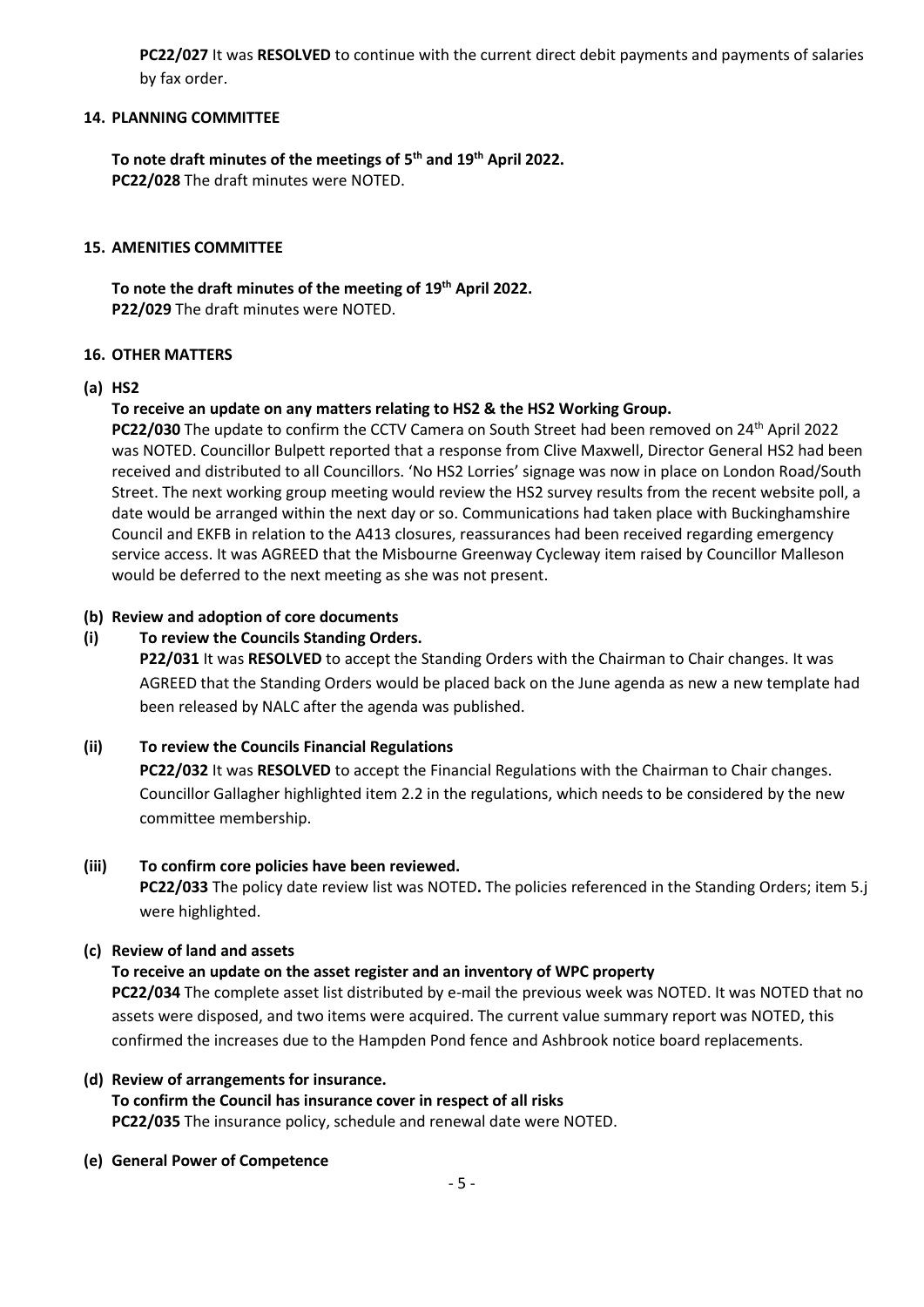**To receive an update on the Council exercising their eligibility of the General Power of Competence PC22/036** It was NOTED that the council was not currently eligible to use the General Power of Competence as laid out in the Localism Act 2011.

## **(f) Jubilee Event 2022**

## **(i) To note the updated project status report for the Jubilee Event.**

 **PC22/037** The project status report was NOTED. Wendover Cricket Club have confirmed that they cannot currently commit to having the bar open as they rely on volunteers being available. Kings Farm had not responded to the invitation sent. The planning of the event was delegated to the office, it was proposed that additional toilets should be hired in. Councillors Bulpett, Washington, Durden-Moore, Worth and Lloyd-Evans confirmed they should be able to attend on the day.

- **(ii) To consider a request from Craft Yard to attend the event with a mobile gin bar. PC22/038** The request was NOTED. The Cricket Club had been consulted due to the conflict, and confirmed they had no issues. It was **RESOLVED** to allow the mobile gin bar to attend.
- **(iii) To consider purchasing promo materials for the event to support the five-year plan outputs. PC22/039** It was AGREED that the stock of re-useable water bottles and jute bags would be used to support the event.

## **(g) 5 year Working Group**

## **To receive an update and consider any recommendations.**

**PC22/040** Councillor Durden-Moore reported that the working group would be meeting shortly to discuss the community business engagement plan, review the climate action plan and review the Manor Waste consultation. An e-mail had been sent to all Councillors in terms of ward proposals, feedback was required as the item would be placed on the June agenda.

#### (**h) Manor Waste**

 **(I) To consider a request for a charity stall to use Manor Waste on Sunday 29th May 2022. PC22/041** The request was NOTED. It was **RESOLVED** to allow the charity stall to use Manor Waste on Sunday 29<sup>th</sup> May 2022.

## **(ii) To receive an update Manor Waste consultation and proposals.**

**PC22/042** Councillor Durden-Moore reported that the consultation with key stakeholders had been concluded. Some further work was required to confirm the weekly market protocols, these would be considered by the five-year plan working group, before recommendations are made to full Council.

## **(i) Haddington Close Playpark**

## **To receive an update on the Haddington Close Playpark and consider any actions.**

**PC22/043** The correspondence and updated playpark proposal was NOTED. The new/replacement items were highlighted in red. The changes included additional swings including a cradle set and tango swing, an accessible flush roundabout and a golgoth climbing structure. It was highlighted that the summit net is over 5m tall and Buckinghamshire Council have advised that planning permission would be required. Following discussions and a vote it was **RESOLVED** to procced with the proposals including the summit net which may result in the installation date being pushed back by 2-3 weeks due to the planning requirements. Councillor Ballantine abstained from the vote. During the MOD's consultation residents requested a 'mini road' to be installed, for young children to use with bikes and scooters. It was AGREED that the mini road was a good idea and the Council welcomed this additional item.